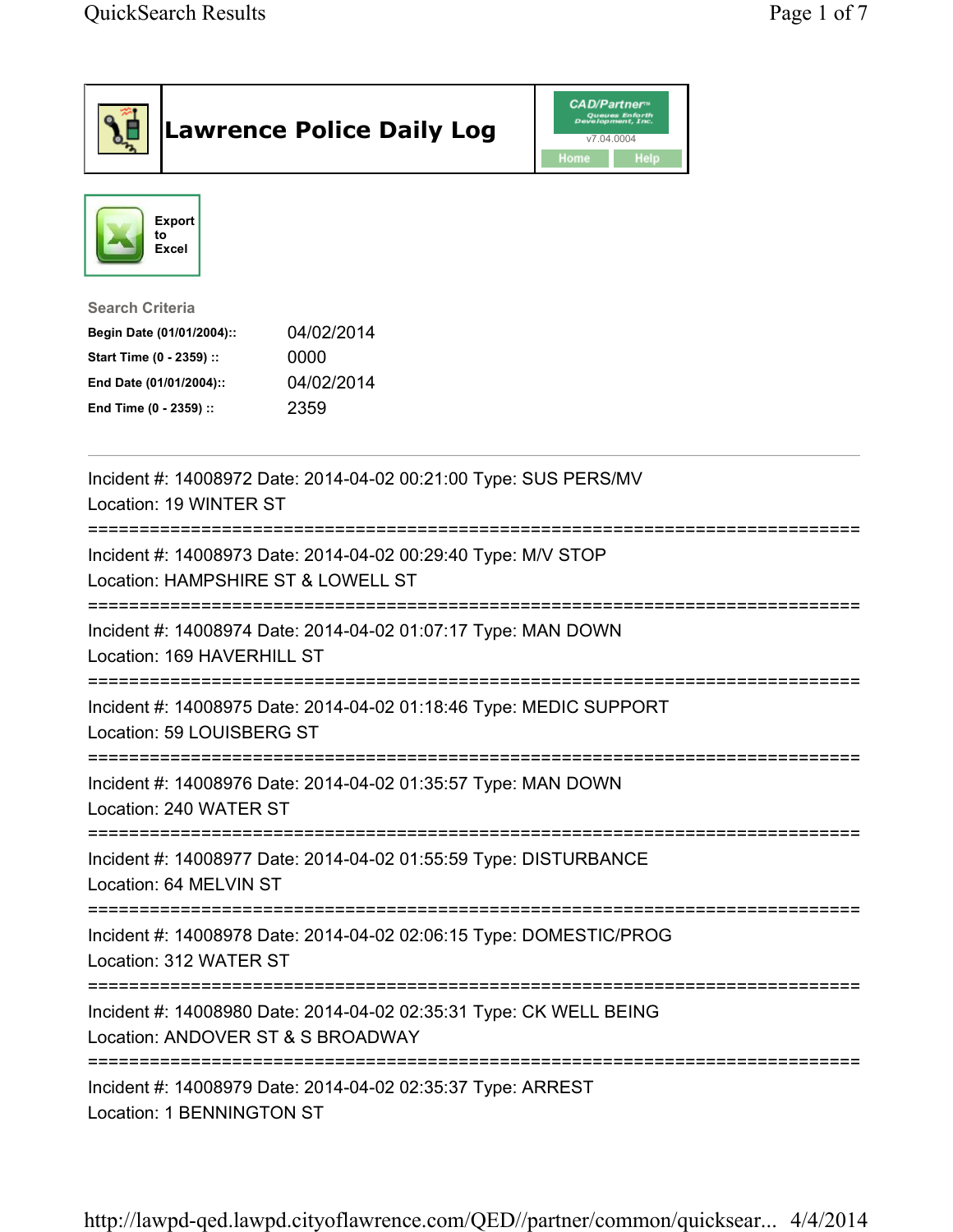| Incident #: 14008981 Date: 2014-04-02 02:49:05 Type: ASSSIT AMBULANC<br>Location: 198 ESSEX ST #208                   |
|-----------------------------------------------------------------------------------------------------------------------|
| Incident #: 14008982 Date: 2014-04-02 02:59:00 Type: ALARMS<br>Location: 130 FRANKLIN ST                              |
| Incident #: 14008983 Date: 2014-04-02 03:08:56 Type: CK WELL BEING<br>Location: APPLETON ST & METHUEN ST              |
| Incident #: 14008984 Date: 2014-04-02 03:54:11 Type: MEDIC SUPPORT<br>Location: 103 BROADWAY                          |
| Incident #: 14008985 Date: 2014-04-02 03:57:08 Type: LOUD NOISE<br>Location: 127 GARDEN ST                            |
| Incident #: 14008986 Date: 2014-04-02 04:18:50 Type: TOW OF M/V<br>Location: BROADWAY & CROSS ST                      |
| Incident #: 14008987 Date: 2014-04-02 05:19:09 Type: DOMESTIC/PROG<br>Location: 1 TREMONT ST #2 FL 1                  |
| Incident #: 14008988 Date: 2014-04-02 05:26:32 Type: CK WELL BEING<br>Location: 18 FRANKLIN ST #107                   |
| Incident #: 14008989 Date: 2014-04-02 05:34:47 Type: ALARM/BURG<br>Location: 511 BROADWAY                             |
| Incident #: 14008990 Date: 2014-04-02 05:41:55 Type: ALARMS<br>Location: 130 FRANKLIN ST<br>========================= |
| Incident #: 14008991 Date: 2014-04-02 06:58:48 Type: ALARM/BURG<br>Location: 28 NESMITH ST                            |
| Incident #: 14008992 Date: 2014-04-02 07:52:33 Type: SUS PERS/MV<br>Location: 20 BOXFORD ST                           |
| Incident #: 14008993 Date: 2014-04-02 07:54:19 Type: ALARMS<br>Location: 3 SUMNER AV                                  |
| Incident #: 14008994 Date: 2014-04-02 07:56:58 Type: MAL DAMAGE<br>Lootion: 44 DDADEODD CT                            |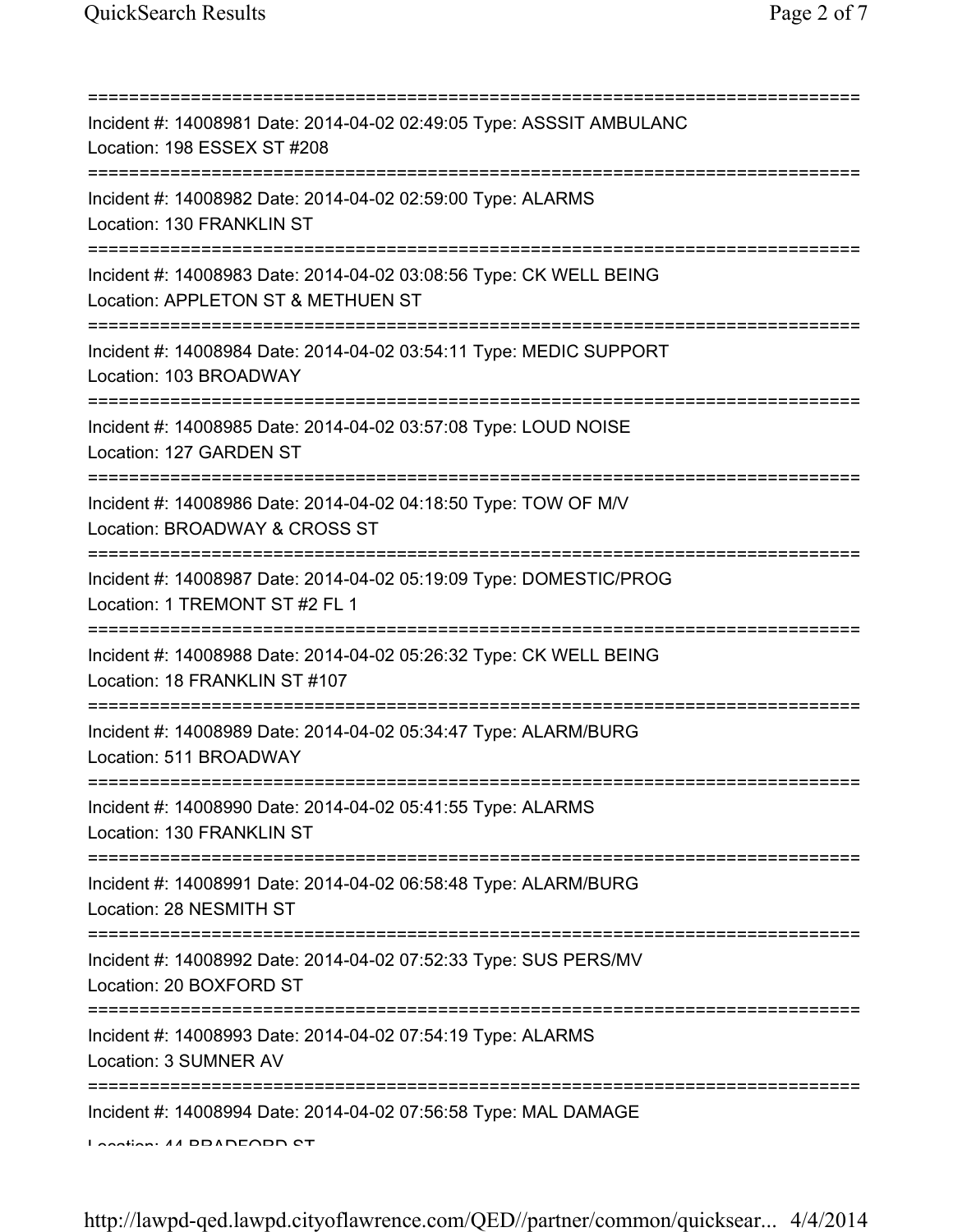| Incident #: 14008995 Date: 2014-04-02 08:19:36 Type: TRESPASSING<br>Location: 33 BROOK ST<br>===========================              |
|---------------------------------------------------------------------------------------------------------------------------------------|
| Incident #: 14008996 Date: 2014-04-02 08:25:58 Type: UNKNOWN PROB<br>Location: PARTHUM SCHOOL / 255 E HAVERHILL ST                    |
| Incident #: 14008997 Date: 2014-04-02 08:45:57 Type: INVESTIGATION<br>Location: 90 LOWELL ST                                          |
| Incident #: 14008998 Date: 2014-04-02 09:43:01 Type: SUS PERS/MV<br>Location: 22 RIDGE RD                                             |
| Incident #: 14008999 Date: 2014-04-02 10:14:30 Type: E911 HANGUP<br>Location: 77 EXCHANGE ST<br>===================================== |
| Incident #: 14009000 Date: 2014-04-02 10:20:09 Type: SUS PERS/MV<br>Location: 468 N CANAL ST<br>;===============================      |
| Incident #: 14009001 Date: 2014-04-02 10:25:28 Type: MAL DAMAGE<br>Location: 38 LEBANON ST                                            |
| Incident #: 14009002 Date: 2014-04-02 10:34:42 Type: AMBULANCE ASSSI<br>Location: 77 EXCHANGE ST                                      |
| Incident #: 14009003 Date: 2014-04-02 10:46:08 Type: SEX OFF. PAST<br>Location: 82 KNOX ST                                            |
| Incident #: 14009004 Date: 2014-04-02 11:15:28 Type: LARCENY/PAST<br>Location: 74 HAVERHILL ST                                        |
| Incident #: 14009005 Date: 2014-04-02 11:29:50 Type: LARCENY/PAST<br>Location: LAWRENCE PUBLIC LIBRARY / 135 PARKER ST                |
| Incident #: 14009006 Date: 2014-04-02 11:48:14 Type: ARREST<br>Location: 85 NEWBURY ST                                                |
| Incident #: 14009007 Date: 2014-04-02 12:10:52 Type: B&E/PAST<br>Location: 85 NEWBURY ST #APT1R                                       |
| Incident #: 14009008 Date: 2014-04-02 12:28:26 Type: STOL/MV/PAS                                                                      |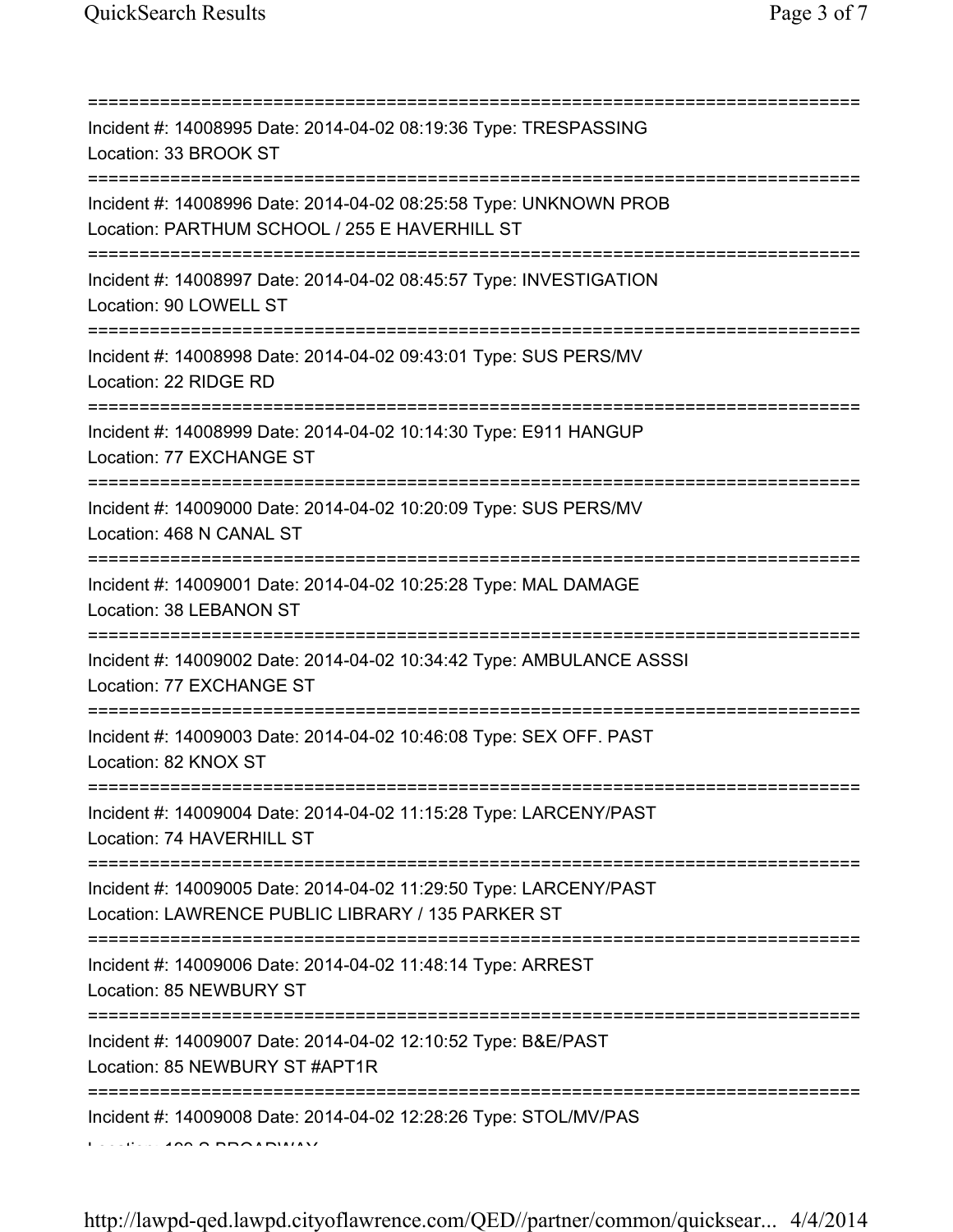=========================================================================== Incident #: 14009009 Date: 2014-04-02 12:36:20 Type: ALARM/HOLD Location: AMERICAN MULTI SERVICES / 279 BROADWAY =========================================================================== Incident #: 14009010 Date: 2014-04-02 12:38:00 Type: INVESTIGATION Location: 317 LOWELL ST =========================================================================== Incident #: 14009011 Date: 2014-04-02 12:47:41 Type: KEEP PEACE Location: 141 MAY ST =========================================================================== Incident #: 14009012 Date: 2014-04-02 13:17:50 Type: ASSSIT OTHER PD Location: 106 MARKET ST #C FL 3 =========================================================================== Incident #: 14009014 Date: 2014-04-02 13:42:57 Type: ARREST Location: ESSEX ST & MARGIN ST =========================================================================== Incident #: 14009015 Date: 2014-04-02 13:56:32 Type: DISTURBANCE Location: 279 PROSPECT ST =========================================================================== Incident #: 14009016 Date: 2014-04-02 13:58:35 Type: ANIMAL COMPL Location: 286 HOWARD ST =========================================================================== Incident #: 14009017 Date: 2014-04-02 14:07:05 Type: M/V STOP Location: ANDOVER ST & TEWKSBURY ST =========================================================================== Incident #: 14009018 Date: 2014-04-02 14:27:13 Type: ALARM/BURG Location: 3 MARSHALLS WY =========================================================================== Incident #: 14009019 Date: 2014-04-02 14:48:33 Type: LARCENY/PAST Location: 74 HAVERHILL ST =========================================================================== Incident #: 14009020 Date: 2014-04-02 14:49:40 Type: ANIMAL COMPL Location: AMESBURY ST & LOWELL ST =========================================================================== Incident #: 14009021 Date: 2014-04-02 15:01:53 Type: CK WELL BEING Location: 22 WILMOT ST FL 2ND =========================================================================== Incident #: 14009022 Date: 2014-04-02 15:13:01 Type: GENERAL SERV Location: 80 BAILEY ST FL 1STFL =========================================================================== Incident #: 14009023 Date: 2014-04-02 15:16:14 Type: M/V STOP

http://lawpd-qed.lawpd.cityoflawrence.com/QED//partner/common/quicksear... 4/4/2014

Location: EVERETT ST & TEWKSBURY ST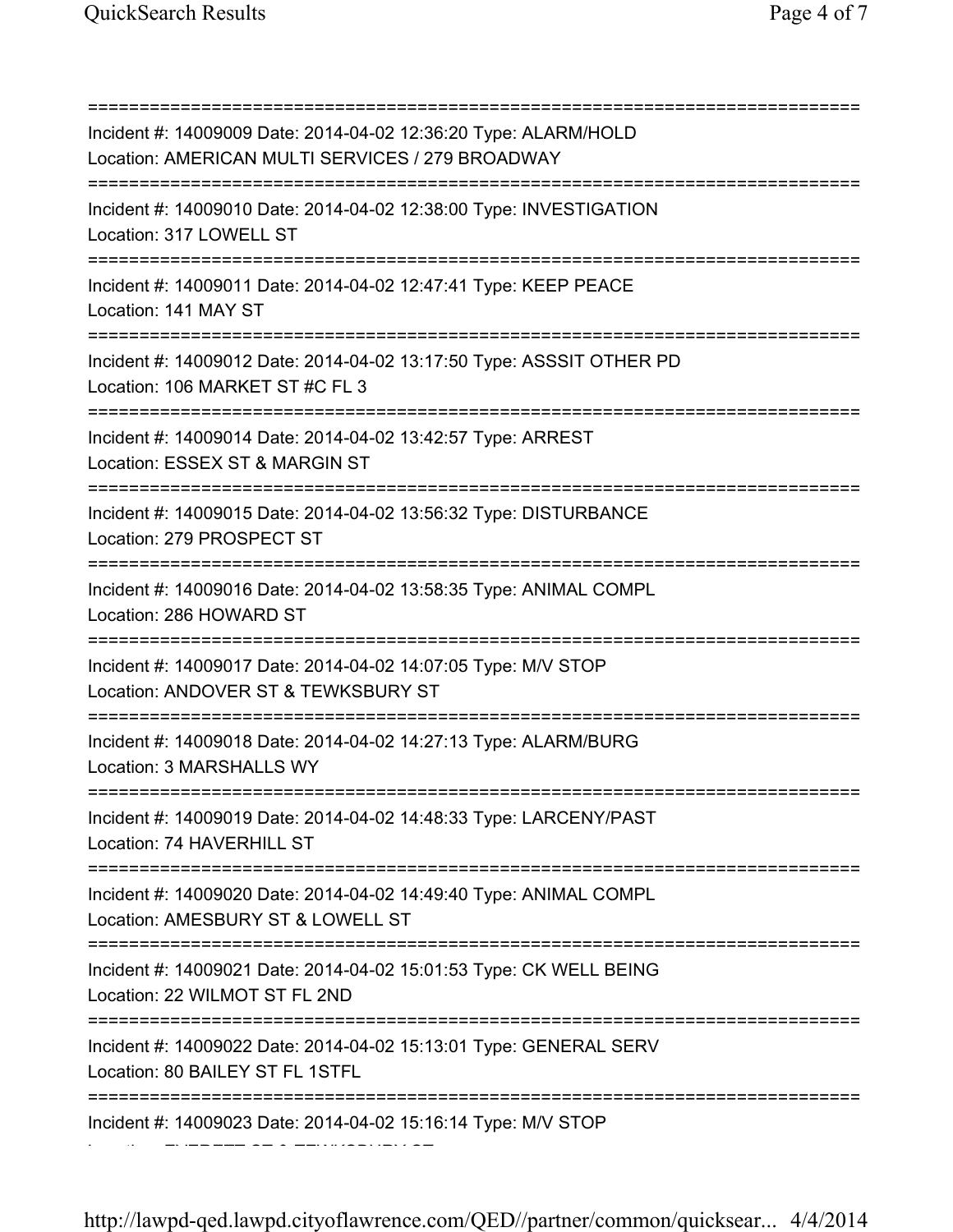=========================================================================== Incident #: 14009024 Date: 2014-04-02 15:31:29 Type: MAL DAMAGE Location: 305 HAMPSHIRE ST =========================================================================== Incident #: 14009025 Date: 2014-04-02 15:39:25 Type: ARREST Location: BIG&BEEFY / 405 BROADWAY =========================================================================== Incident #: 14009026 Date: 2014-04-02 15:41:49 Type: GENERAL SERV Location: 47 HAMLET ST =========================================================================== Incident #: 14009027 Date: 2014-04-02 15:51:14 Type: ALARM/HOLD Location: MORA GROCERY / 130 FRANKLIN ST =========================================================================== Incident #: 14009028 Date: 2014-04-02 15:56:30 Type: DK (DRUNK) Location: WENDYS / 55 HAMPSHIRE ST =========================================================================== Incident #: 14009029 Date: 2014-04-02 16:13:51 Type: B&E/PAST Location: 221 WALNUT ST FL 1STFL =========================================================================== Incident #: 14009030 Date: 2014-04-02 16:25:10 Type: DK (DRUNK) Location: 2 APPLETON ST =========================================================================== Incident #: 14009031 Date: 2014-04-02 16:35:20 Type: THREATS Location: BUTLER ST & WARREN ST =========================================================================== Incident #: 14009032 Date: 2014-04-02 16:39:35 Type: ALARM/BURG Location: CITIZENS BANK / 160 WINTHROP AV =========================================================================== Incident #: 14009033 Date: 2014-04-02 17:41:20 Type: M/V STOP Location: BELKNAP ST & EVERETT ST =========================================================================== Incident #: 14009034 Date: 2014-04-02 17:48:15 Type: ARREST Location: LAWRENCE ST & PARK ST =========================================================================== Incident #: 14009035 Date: 2014-04-02 17:50:08 Type: UNKNOWN PROB Location: EVERETT ST =========================================================================== Incident #: 14009036 Date: 2014-04-02 17:54:25 Type: VIO CITY ORD Location: MERRIMACK ST & S UNION ST =========================================================================== Incident #: 14009037 Date: 2014-04-02 17:58:25 Type: SEARCHWARRANT

http://lawpd-qed.lawpd.cityoflawrence.com/QED//partner/common/quicksear... 4/4/2014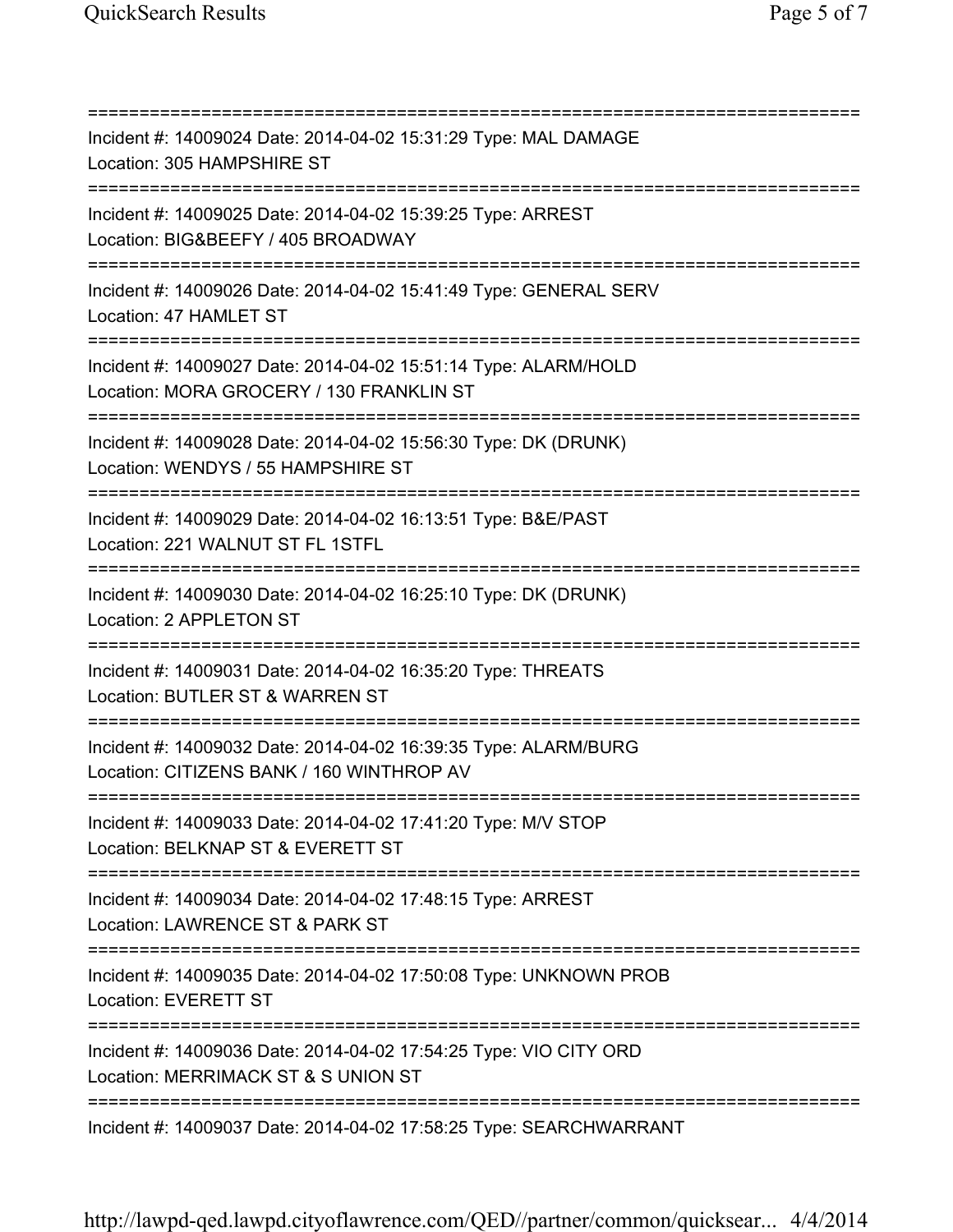=========================================================================== Incident #: 14009038 Date: 2014-04-02 18:06:50 Type: THREATS Location: 194 PARK ST =========================================================================== Incident #: 14009039 Date: 2014-04-02 18:08:07 Type: DOMESTIC/PAST Location: 29 SPRINGFIELD ST =========================================================================== Incident #: 14009040 Date: 2014-04-02 18:13:40 Type: UNWANTEDGUEST Location: 40 LAWRENCE ST FL 4 =========================================================================== Incident #: 14009041 Date: 2014-04-02 18:49:21 Type: A&B PAST Location: WALGREENS / 135 BROADWAY =========================================================================== Incident #: 14009042 Date: 2014-04-02 18:52:36 Type: ALARM/BURG Location: FREEDOM TIRE / 160 S BROADWAY =========================================================================== Incident #: 14009043 Date: 2014-04-02 19:00:19 Type: SUS PERS/MV Location: 405 BROADWAY =========================================================================== Incident #: 14009044 Date: 2014-04-02 19:00:51 Type: STOL/MV/PAS Location: 65 COOLIDGE ST =========================================================================== Incident #: 14009045 Date: 2014-04-02 19:09:09 Type: SUS PERS/MV Location: BASSWOOD ST =========================================================================== Incident #: 14009046 Date: 2014-04-02 19:42:47 Type: MAN DOWN Location: BRADFORD ST & BROADWAY =========================================================================== Incident #: 14009047 Date: 2014-04-02 20:20:33 Type: B&E/PAST Location: 103 RIVER POINT WAY =========================================================================== Incident #: 14009048 Date: 2014-04-02 20:26:15 Type: CK WELL BEING Location: 42 JENNINGS ST FL 2 =========================================================================== Incident #: 14009049 Date: 2014-04-02 20:40:54 Type: GENERAL SERV Location: 12 DORCHESTER ST FL 1 =========================================================================== Incident #: 14009050 Date: 2014-04-02 20:54:01 Type: ARREST Location: S BROADWAY & SHATTUCK ST =========================================================================== Incident #: 14009051 Date: 2014-04-02 21:02:44 Type: ALARM/BURG

http://lawpd-qed.lawpd.cityoflawrence.com/QED//partner/common/quicksear... 4/4/2014